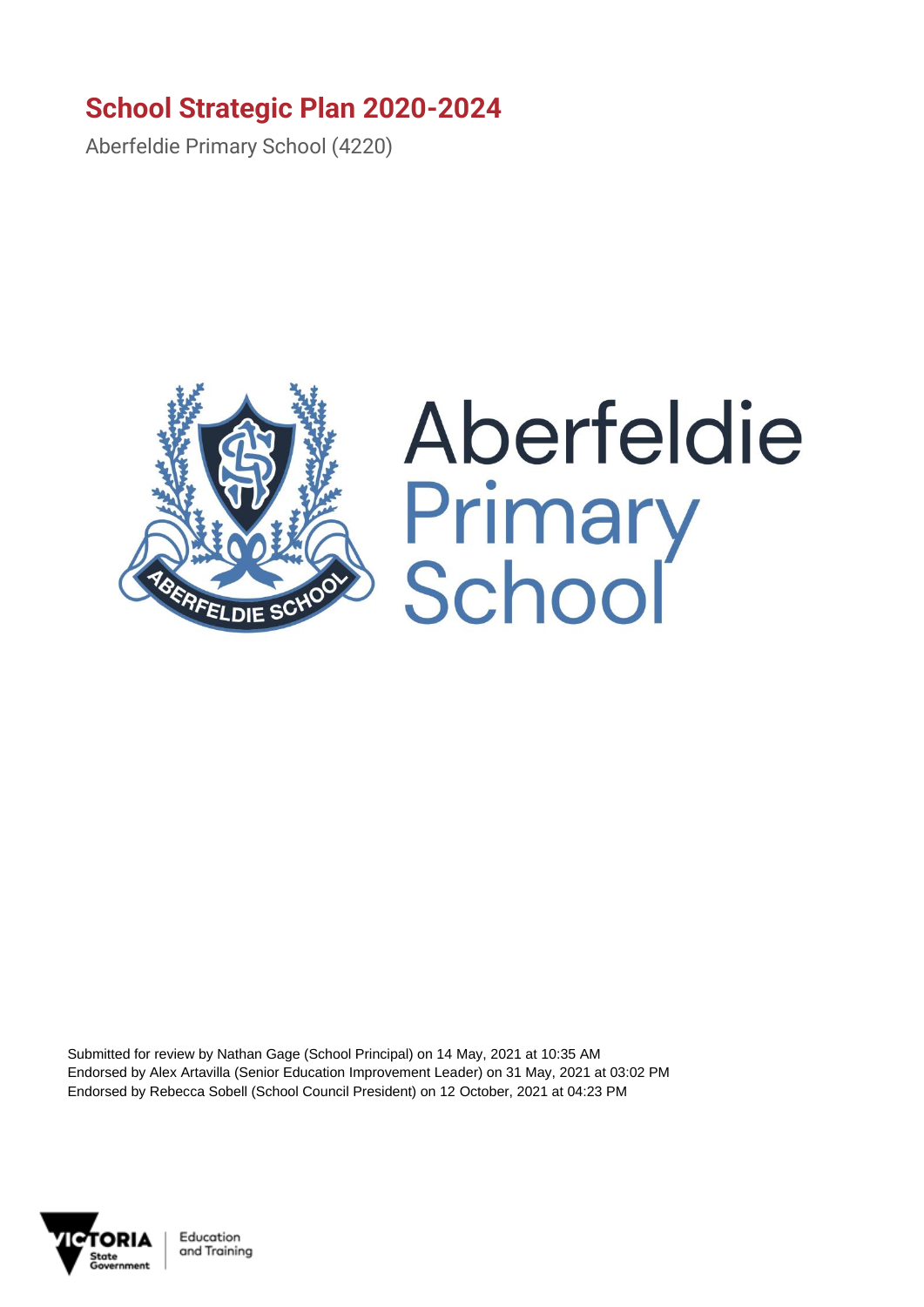## **School Strategic Plan - 2020-2024**

Aberfeldie Primary School (4220)

| <b>School vision</b>        | Aberfeldie Primary Schools vision is see students succeeding Academically, Physically and Socially; supported by innovative<br>teachers and an inclusive community.                                                                                                                                                                                                                                                                                                                                                                                                                                                                                                                                                                                                                                                                                                                                                                                                                                                                                                                                                                                                                                                                                                                                                                                                                                                                                                                                                                                                                                                                                            |
|-----------------------------|----------------------------------------------------------------------------------------------------------------------------------------------------------------------------------------------------------------------------------------------------------------------------------------------------------------------------------------------------------------------------------------------------------------------------------------------------------------------------------------------------------------------------------------------------------------------------------------------------------------------------------------------------------------------------------------------------------------------------------------------------------------------------------------------------------------------------------------------------------------------------------------------------------------------------------------------------------------------------------------------------------------------------------------------------------------------------------------------------------------------------------------------------------------------------------------------------------------------------------------------------------------------------------------------------------------------------------------------------------------------------------------------------------------------------------------------------------------------------------------------------------------------------------------------------------------------------------------------------------------------------------------------------------------|
| <b>School values</b>        | <b>Inclusion</b><br>Innovation<br><b>Success</b>                                                                                                                                                                                                                                                                                                                                                                                                                                                                                                                                                                                                                                                                                                                                                                                                                                                                                                                                                                                                                                                                                                                                                                                                                                                                                                                                                                                                                                                                                                                                                                                                               |
| <b>Context challenges</b>   | Following on from some positive results through the 2017-2020 SSP, what is going to be a significant point of consideration and<br>potential challenge for Aberfeldie, is our capacity to continue building along our improvement journey. What was seen as a<br>tremendous highlight from the past four years was the significant impact on student growth from years three to five. Maintaining<br>positive growth data, alongside 'improving the learning outcomes of every student in literacy and numeracy' will be of great focus.<br>The PRSE and review process highlighted that the proportion of students determined by Teacher judgement to be achieving above<br>expected growth had decreased while the proportion of students determined to be making below expected growth increased over<br>the SSP. These proportions also varied significantly across classes. Our PRSE and review also found student voice and agency in<br>learning was an area for improvement. Positive responses in the Attitudes to School Survey for factor student voice and agency was<br>63%, the lowest of all survey factors. It was noted that voice and agency beyond the classroom was evident through the student<br>leadership program and the additional opportunities to engage in student led community interaction. Students indicated, as part of<br>focus group discussions, that they had little input into their own learning and had limited opportunities to evaluate their own learning<br>in the classroom. Student health and wellbeing and in particular, fostering increased resilience in students is needing a continuing<br>school focus. |
| Intent, rationale and focus | At Aberfeldie Primary School, we are working to improve the learning outcomes of every student, ensure that they are active and<br>engaged in their learning, whilst developing the necessary social and emotional skills to amplify their wellbeing. Energy and attention<br>will be focussed around the three pillars of learning outcomes, engagement and wellbeing. It will be through our efforts in this space,<br>that our community will be able to live by our values of inclusion, innovation and success.<br>In the early phases of our Strategic Plan, work will continue around establishing a strong foundation for high quality practice. This<br>would include an initial focus on embedding our evidence based instructional model and building the data literacy skills of our<br>teams. To support this work, there will be a continued investment into the development of our middle leadership team, which<br>includes our learning specialists and professional learning community leaders (PLC Leaders). Their role will continue to build                                                                                                                                                                                                                                                                                                                                                                                                                                                                                                                                                                                              |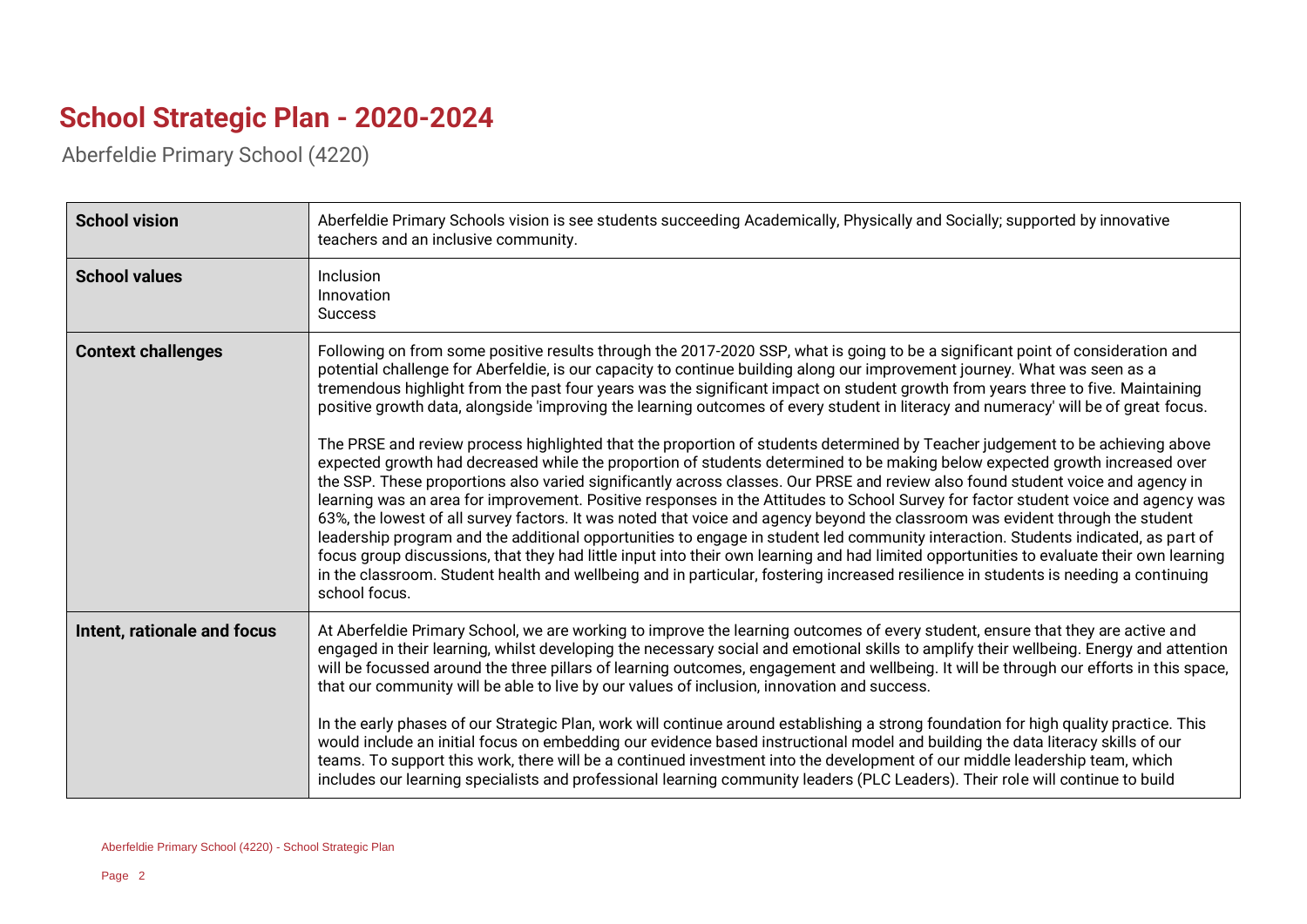excellence in teaching and learning through the use of assessment data and evidence to inform curriculum planning at individual student point of need. Increasing middle leadership capacity will contribute to the establishment of systems for continuous improvement, including opportunities for peer observation and feedback. Sitting alongside the enhancement of teaching practice would be the design of conditions that are amplifying student leadership, voice and agency for engagement in learning. Furthermore, attention will be made towards the refinement of our whole school approach to social and emotional learning for wellbeing. This will initially involve exploration into how we can synthesise and generate a model for wellbeing at Aberfeldie Primary School, incorporating all of the initiatives we understand that work at Aberfeldie and drawing on other evidence based perspectives.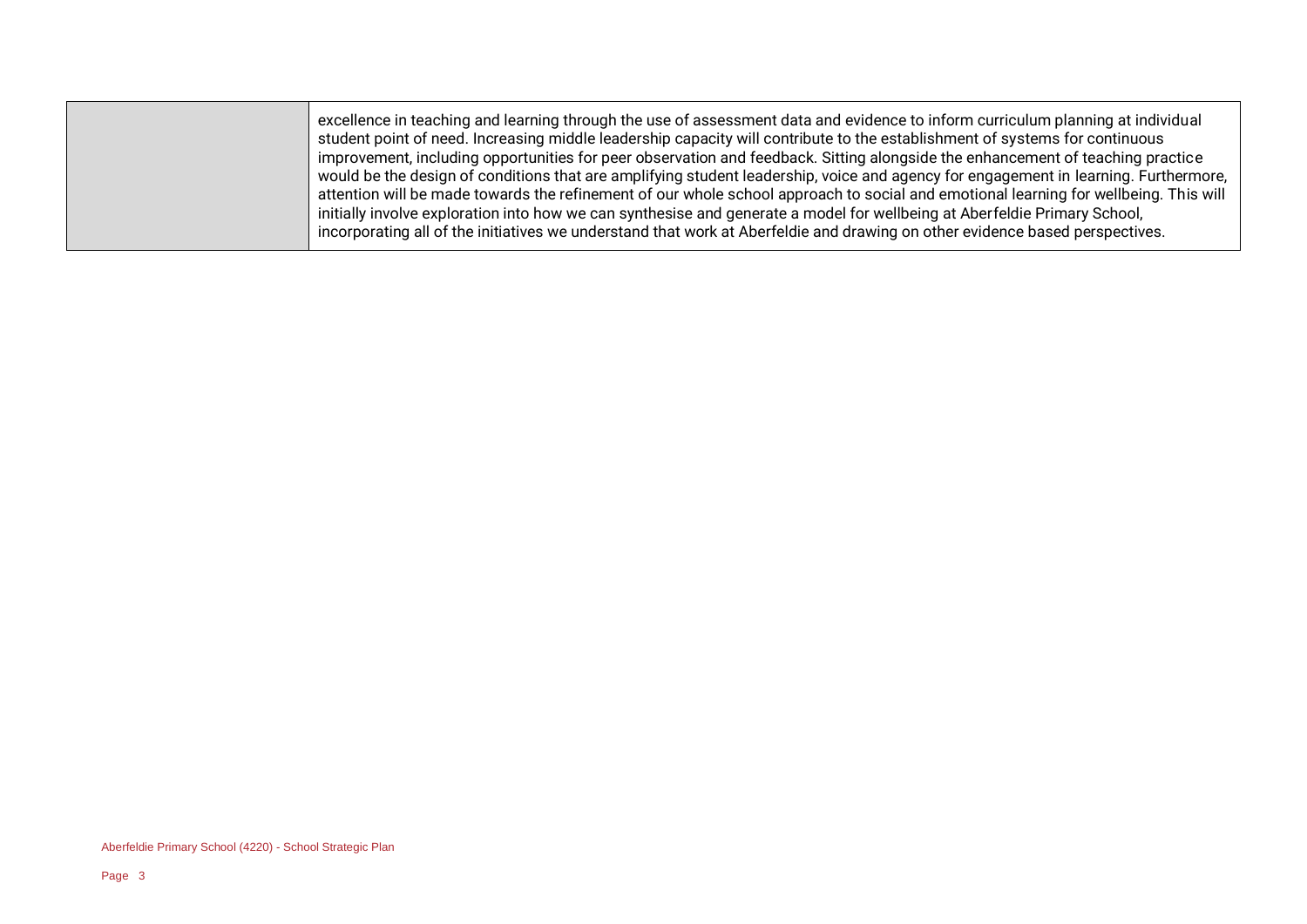## **School Strategic Plan - 2020-2024**

Aberfeldie Primary School (4220)

| Goal 1     | To improve the learning outcomes of every student in literacy and numeracy.                                                                                                                                                                                                                                                                                                                                                                                          |
|------------|----------------------------------------------------------------------------------------------------------------------------------------------------------------------------------------------------------------------------------------------------------------------------------------------------------------------------------------------------------------------------------------------------------------------------------------------------------------------|
| Target 1.1 | By 2024, increase the percentage of students achieving in top 2 bands NAPLAN in Year 3.in:<br>• reading from 59% (2019) to 70% (2024)<br>• writing from 69% (2019) to 75% (2024)<br>• numeracy from 38% (2019) to 55% (2024)<br>Year 5 in:<br>• reading from 53% (2019) to 60% (2024)<br>• writing from 39% (2019) to 45% (2024)<br>• numeracy from 51% (2019) to 55% (2024)                                                                                         |
| Target 1.2 | By 2024, increase the percentage of students achieving above expected level in Victorian Curriculum<br>Teacher judgement in:<br>• reading and viewing from $49\%$ (2019) to 55% (2024)<br>• writing from 27% (2019) to 35% (2024)<br>• number and algebra from $44\%$ (2019) to 52% (2024)<br>Reduce the percentage of students achieving below expected level in Victorian Curriculum Teacher<br>Judgement in:<br>• reading and viewing from 7% (2019) to 4% (2024) |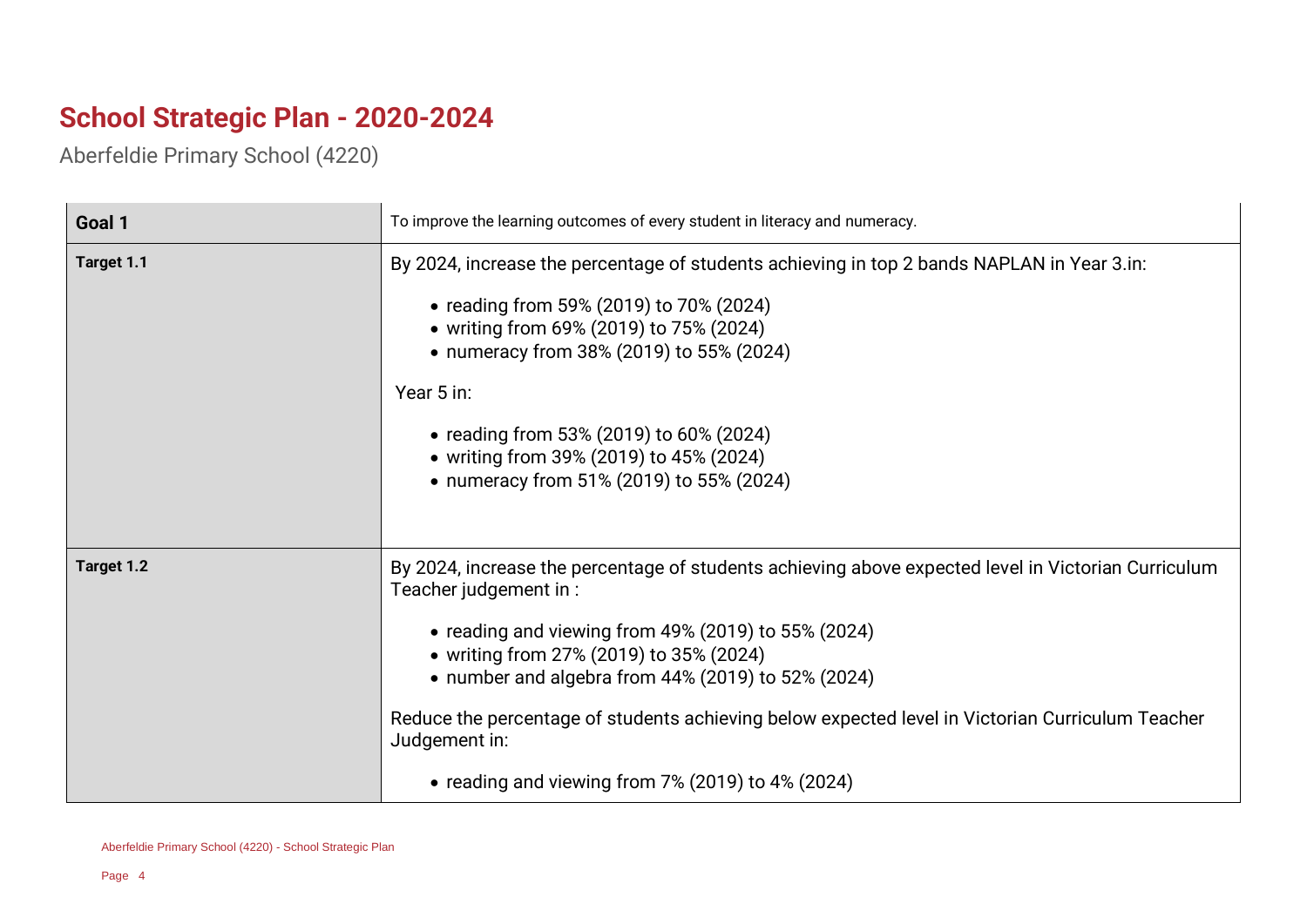|                                                                            | • writing from 9% (2019) to 5% (2024)<br>• number and algebra from 8% (2019) to 4% (2024)                                                                                                                                                                                                                                                                                                                                                                                            |
|----------------------------------------------------------------------------|--------------------------------------------------------------------------------------------------------------------------------------------------------------------------------------------------------------------------------------------------------------------------------------------------------------------------------------------------------------------------------------------------------------------------------------------------------------------------------------|
| Target 1.3                                                                 | By 2024, reduce the percentage of students achieving below expected growth in Victorian Curriculum<br>Teacher Judgement from 7% (2019) to 5% (2024)                                                                                                                                                                                                                                                                                                                                  |
| Target 1.4                                                                 | By 2024, increase the percentage positive response in the modules and factors of School Staff Survey<br>(SSS):<br>module Leadership -Instructional leadership from 53% (2019) to 75% (2024)<br>module Teaching and Learning - Planning:<br>• understand curriculum from 79% (2019) to 85% (2024)<br>• understand formative assessment from 79% (2019) to 85% (2024)<br>module Teaching and Learning -Evaluation:<br>• monitor effectiveness using data from 74% (2019) to 80% (2024) |
| <b>Key Improvement Strategy 1.a</b><br><b>Building practice excellence</b> | Build practice excellence in numeracy and literacy                                                                                                                                                                                                                                                                                                                                                                                                                                   |
| <b>Key Improvement Strategy 1.b</b><br>Curriculum planning and assessment  | Deepen teacher understanding and knowledge in curriculum planning and assessment                                                                                                                                                                                                                                                                                                                                                                                                     |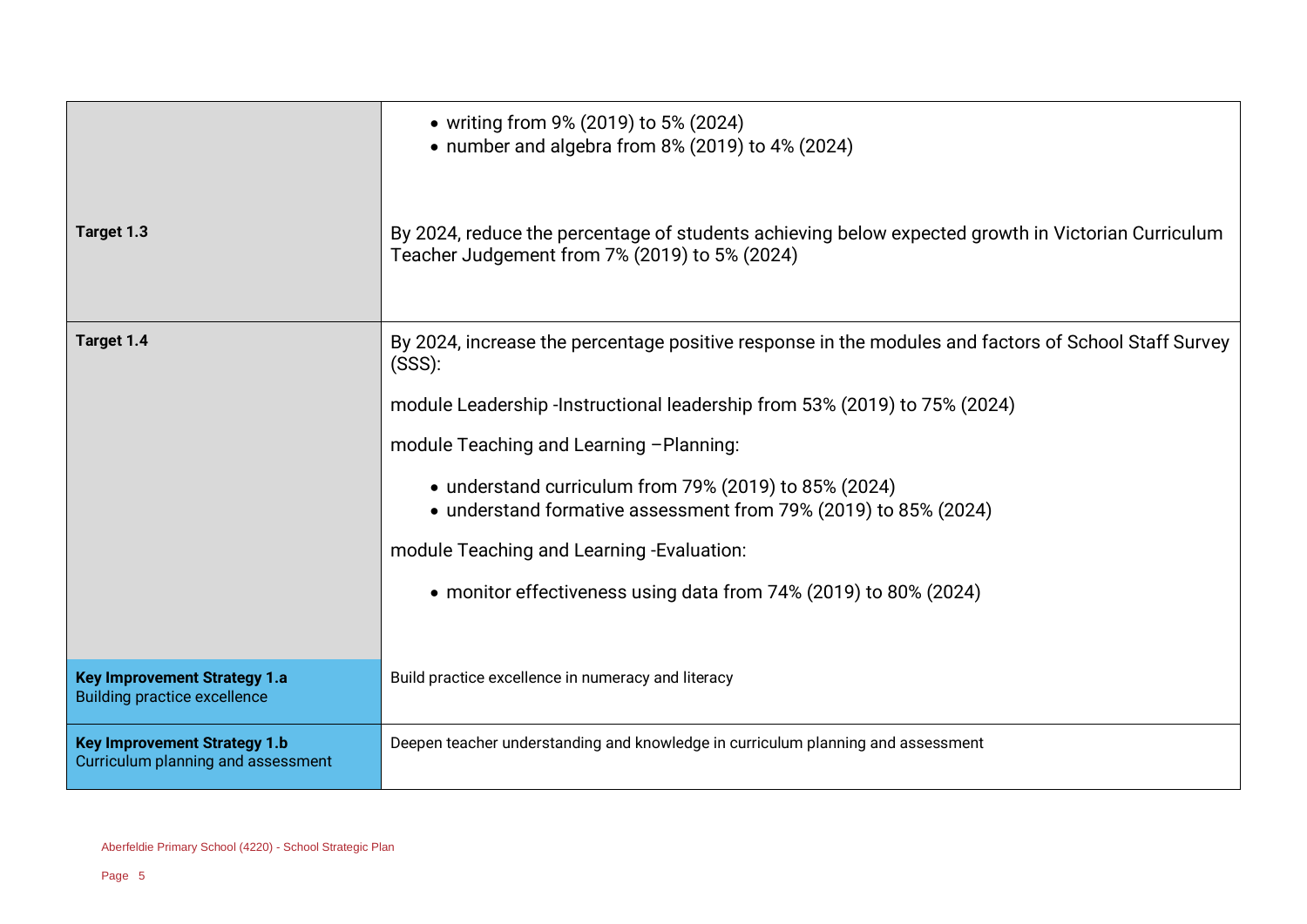| <b>Key Improvement Strategy 1.c</b><br>Evaluating impact on learning       | Embed whole-school practices to evaluate the impact of teaching on learning                                                                                                                                                                                                                                                                                 |
|----------------------------------------------------------------------------|-------------------------------------------------------------------------------------------------------------------------------------------------------------------------------------------------------------------------------------------------------------------------------------------------------------------------------------------------------------|
| <b>Key Improvement Strategy 1.d</b><br>Instructional and shared leadership | Further develop middle level instructional leadership                                                                                                                                                                                                                                                                                                       |
| Goal 2                                                                     | To increase student engagement in their learning.                                                                                                                                                                                                                                                                                                           |
| Target 2.1                                                                 | By 2024, increase the percentage of positive response in the Attitudes to School Survey (AToSS) in<br>the following factors:<br>• Student voice and agency from 63% (2019) to 75% (2024)<br>• Effort from 88% (2019) to 90% (2024) tbc<br>• Teacher concern from 76% (2019) to 80% (2024)                                                                   |
| Target 2.2                                                                 | By 2024, increase the percentage of positive response in Parent Opinion Survey (POS) in the following<br>factors:<br>• Student voice and agency from 67% (2019) to 80% (2024)<br>• Student motivation & support from 70% (2019) to 82% (2024)<br>• Teacher communication from 54% (2019)to 68% (2024)<br>• Effective teaching from 73% (2019) to 85% (2024) |
| Target 2.3                                                                 | By 2024, increase the percentage positive response in the School Staff Survey (SSS) in the following<br>factors:                                                                                                                                                                                                                                            |
|                                                                            | • Promoting student ownership of learning goals from 84% (2019) to 85% (2024)                                                                                                                                                                                                                                                                               |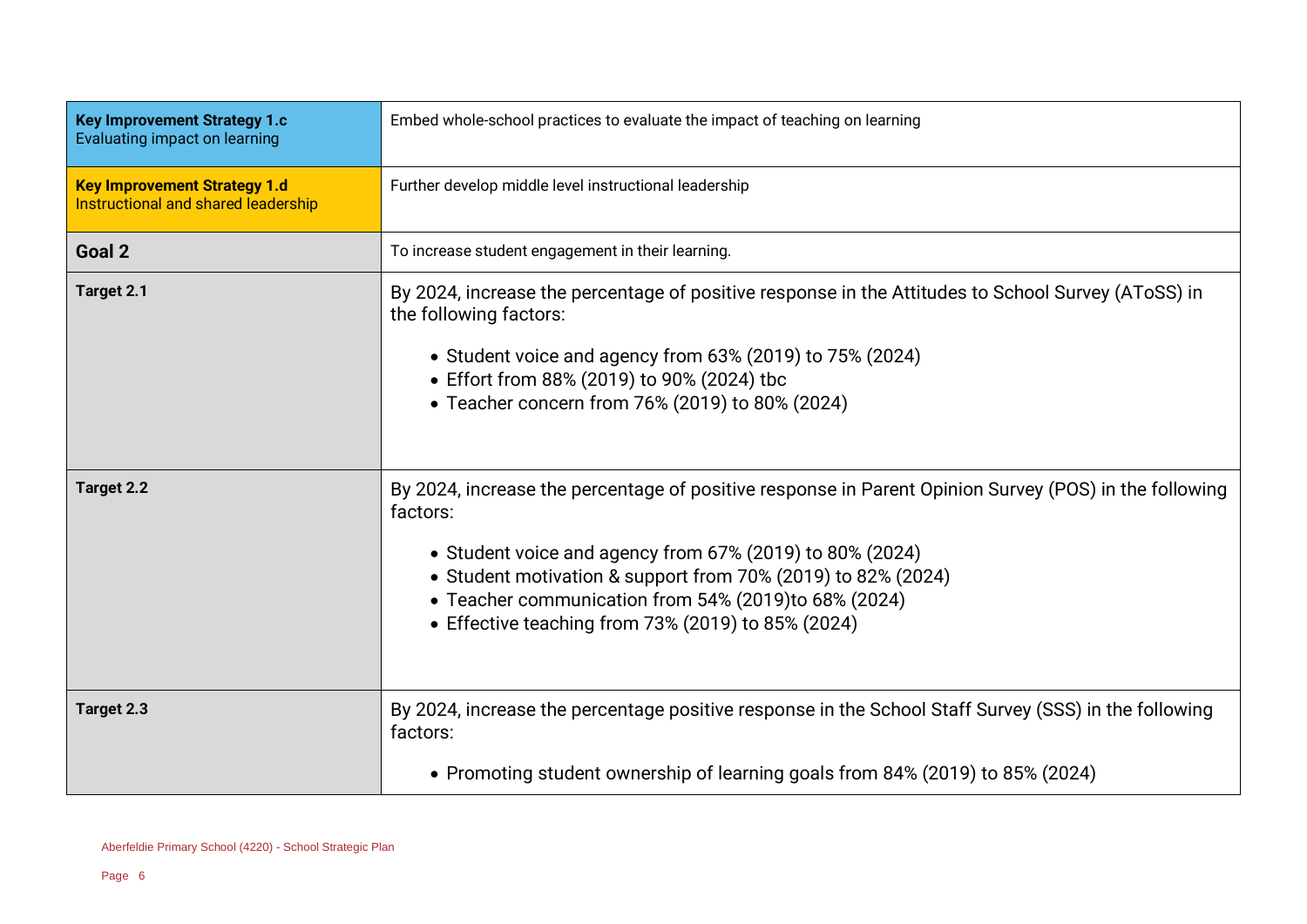|                                                                                       | • Parent and community involvement from 78% (2019) to 85% (2024)<br>• Use student feedback to improve practice from 68% (2019) to 75% (2024)                                                                                                                                                                                                              |
|---------------------------------------------------------------------------------------|-----------------------------------------------------------------------------------------------------------------------------------------------------------------------------------------------------------------------------------------------------------------------------------------------------------------------------------------------------------|
| <b>Key Improvement Strategy 2.a</b><br>Intellectual engagement and self-<br>awareness | Building teacher capability to activate student voice and agency within the classroom                                                                                                                                                                                                                                                                     |
| <b>Key Improvement Strategy 2.b</b><br>Intellectual engagement and self-<br>awareness | Create opportunities for student voice and agency in their learning                                                                                                                                                                                                                                                                                       |
| <b>Key Improvement Strategy 2.c</b><br>Intellectual engagement and self-<br>awareness | Embed intellectual engagement and self-awareness                                                                                                                                                                                                                                                                                                          |
| Key Improvement Strategy 2.d<br>Parents and carers as partners                        | Develop parents and carers as partners in learning                                                                                                                                                                                                                                                                                                        |
| Goal 3                                                                                | To improve the social and emotional wellbeing of students                                                                                                                                                                                                                                                                                                 |
| Target 3.1                                                                            | By 2024, increase the percentage positive responses in Attitudes to School Survey (AToSS) in the<br>following factors:<br>• Sense of confidence from 84% (2019) to 89% (2024)<br>• Resilience from 82% (2019) to 86% (2024)<br>School safety:<br>• Respect for diversity from 83% (2019) to 88% (2024)<br>• Teacher concern from 76% (2019) to 88% (2024) |